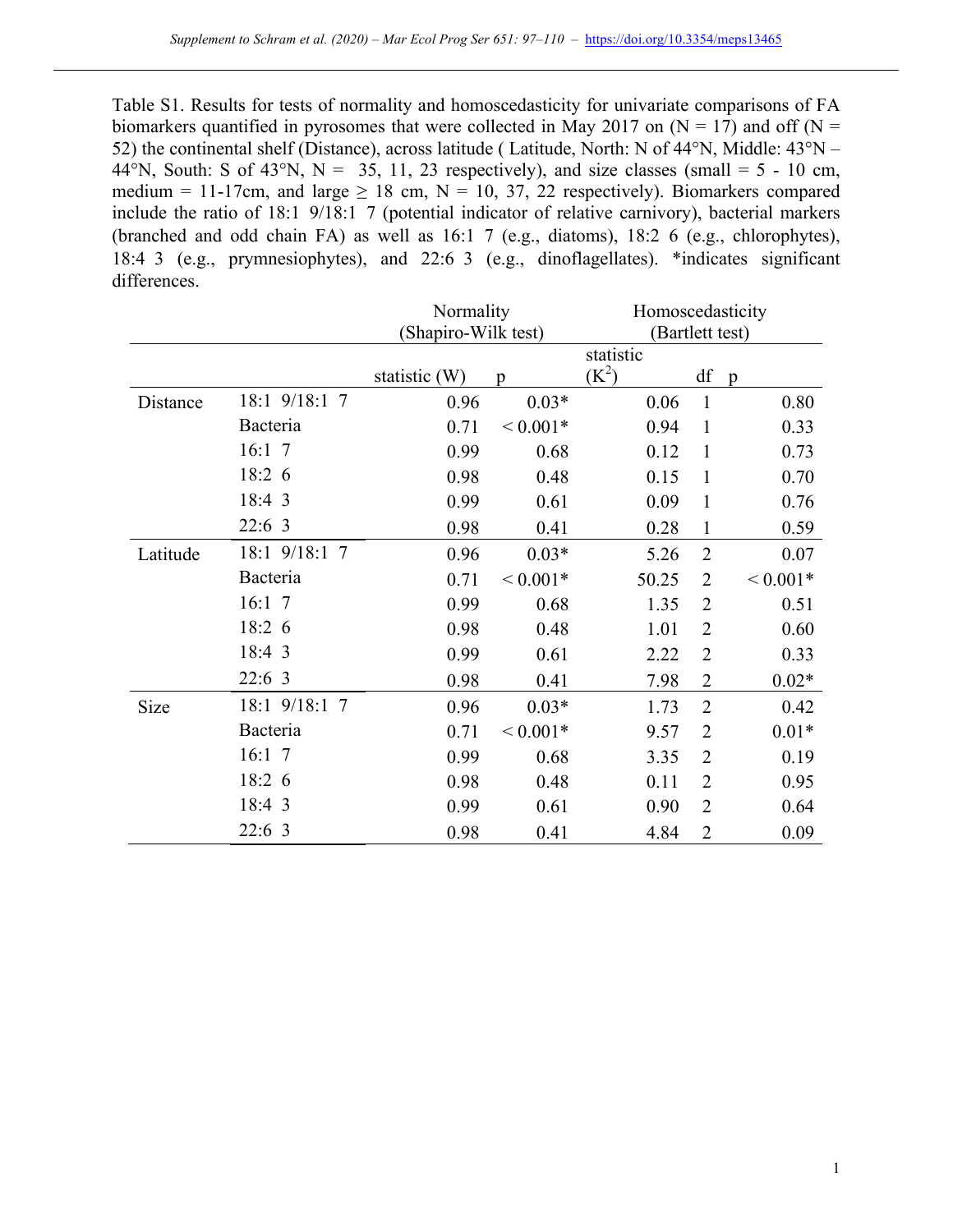Table S2. Proportion of fatty acids (FA) (mean  $\pm$  SD) identified in pyrosomes collected on May and August 2017 cruises. FA that contributed to  $\geq 0.5\%$  are reported. Summary biomarkers include all relevant FA, including those contributing  $\leq 0.5\%$ . <sup>1</sup> branched FA, <sup>2</sup> saturated FA, <sup>3</sup> monounsaturated FA, <sup>4</sup> polyunsaturated FA, and <sup>5</sup> long chain PUFA.

|                          | Cruise comparisons |           |      |     |  |  |  |
|--------------------------|--------------------|-----------|------|-----|--|--|--|
|                          | May                | May       | Aug  | Aug |  |  |  |
| FA                       | mean               | <b>SD</b> | mean | SD  |  |  |  |
| 14:0                     | 13.6               | 1.6       | 12.5 | 1.4 |  |  |  |
| $i - 15:0$               | 0.5                | 0.1       | 0.8  | 0.2 |  |  |  |
| $a-15:0$                 | 0.3                | 0.1       | 0.5  | 0.1 |  |  |  |
| 15:0                     | 3.0                | 0.7       | 3.9  | 0.2 |  |  |  |
| $i - 16:0$               | 0.6                | 0.2       | 0.8  | 0.1 |  |  |  |
| 16:0                     | 31.9               | 2.0       | 27.8 | 1.3 |  |  |  |
| 16:1 7                   | 1.4                | 0.2       | 1.6  | 0.2 |  |  |  |
| $i - 17:0$               | 2.0                | 0.4       | 2.5  | 0.4 |  |  |  |
| 17:0                     | 1.4                | 0.1       | 1.5  | 0.1 |  |  |  |
| 18:0                     | 2.3                | 0.3       | 1.0  | 1.5 |  |  |  |
| 18:1<br>9                | 2.2                | 0.4       | 2.0  | 0.4 |  |  |  |
| 18:1<br>$\boldsymbol{7}$ | 0.7                | 0.1       | 0.7  | 0.1 |  |  |  |
| 18:2<br>6                | 2.1                | 0.2       | 2.1  | 0.3 |  |  |  |
| 18:3<br>3                | 1.2                | 0.3       | 1.4  | 0.2 |  |  |  |
| 19:1                     | 1.7                | 3.0       | 0.6  | 0.2 |  |  |  |
| 18:4<br>3                | 3.5                | 1.2       | 3.9  | 0.7 |  |  |  |
| 20:0                     | 0.6                | 0.1       | 0.5  | 0.1 |  |  |  |
| 20:1<br>9                | 0.9                | 0.2       | 0.8  | 0.3 |  |  |  |
| 20:2<br>6                | 0.1                | 0.0       | 0.1  | 0.0 |  |  |  |
| 20:4<br>6                | 1.1                | 0.2       | 1.4  | 0.2 |  |  |  |
| 20:5<br>$\mathfrak{Z}$   | 6.2                | 0.8       | 6.1  | 0.6 |  |  |  |
| 22:5<br>3                | 0.4                | 0.0       | 0.6  | 0.1 |  |  |  |
| 22:6<br>3                | 17.3               | 1.5       | 17.0 | 1.7 |  |  |  |
| $-3$                     | 29.1               | 2.0       | 29.4 | 2.0 |  |  |  |
| $-6$                     | 3.5                | 0.2       | 3.9  | 0.5 |  |  |  |
| $-3: -6$                 | 8.4                | 0.8       | 7.6  | 0.9 |  |  |  |
| BrFA <sup>1</sup>        | 4.3                | 0.6       | 6.0  | 0.8 |  |  |  |
| $SAFA^2$                 | 48.6               | 2.6       | 42.1 | 2.8 |  |  |  |
| MUFA <sup>3</sup>        | 7.6                | 0.7       | 7.8  | 0.5 |  |  |  |
| PUFA <sup>4</sup>        | 30.3               | 2.0       | 31.0 | 2.1 |  |  |  |
| LCPUFA <sup>5</sup>      | 25.4               | 1.7       | 25.5 | 2.3 |  |  |  |
| 18:1 9/<br>18:1 7        | 3.2                | 0.6       | 2.8  | 0.6 |  |  |  |
| Bacteria                 | 10.9               | 2.9       | 12.6 | 1.0 |  |  |  |